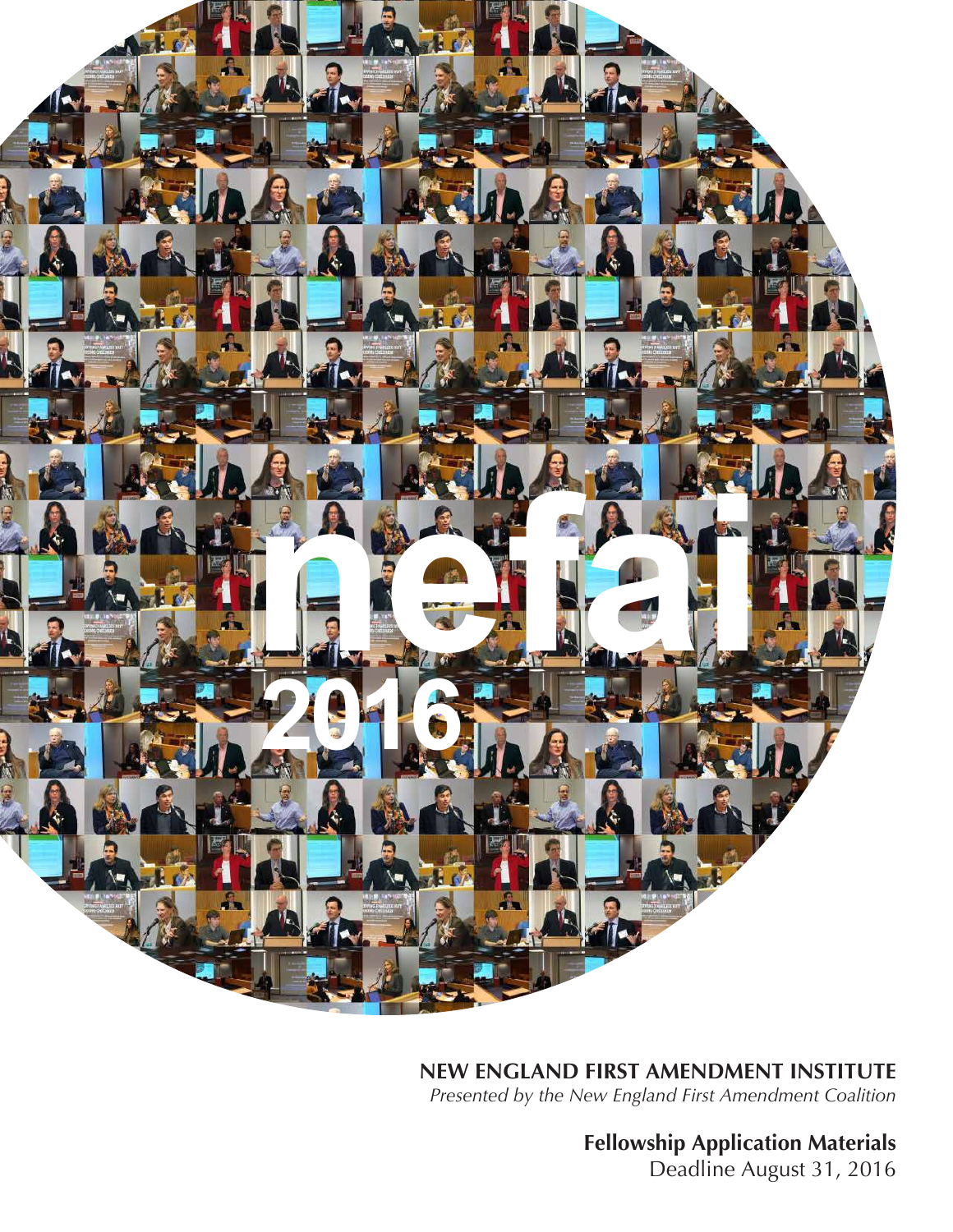# **About the New England First Amendment Institute**

#### WHAT IS NEFAI?

Now in its fifth year, the New England First Amendment Institute provides intensive training for 25 journalism fellows in the use of freedom of information laws and investigative techniques. In a rich and collegial environment, the fellows interact with acclaimed media lawyers and award-winning journalists and acquire knowledge designed to enhance their watchdog journalism skills.

#### WHO IS IT FOR?

NEFAI is designed for both up-and-coming and veteran print, digital and broadcast journalists working in New England. Applicants should have at least two years of professional news reporting experience and long-term plans to stay within the profession.

#### WHAT DO YOU LEARN?

Though our curriculum is often changed to reflect the evolving needs of journalists, each Institute typically includes lectures and workshops that focus on the following:

- State public records and open meetings laws
- The federal Freedom of Information Act
- $\blacksquare$  Database reporting skills
- Security and Exchange Commission document review
- How to respond to FOI request denials and rejections
- **n** Inspiring stories from award-winning journalists

## WHAT DOES IT COST?

The 25 fellows selected for this year's Institute will attend at no cost. Light refreshments and meals are provided during the times the Institute is in session. Fellows, however, are responsible for their own travel and hotel accommodations, if needed. Local hotel rooms and shuttles will be available.

## SPONSORS

Our Institute is supported each year by the generosity of many individuals and organizations. Major supporters of this year's Institute include:



# The Boston Globe



## THE ROBERTSON FOUNDATION

#### **SCHOLARSHIPS**

Applicants are welcome to apply for a scholarship to cover all or part of their travel and hotel accommodations. Please note that scholarships are given based on individual need and, with the exception of the James W. Foley Scholarship (see below), are not guaranteed to be available each year.



A seasoned war correspondent for Boston-based GlobalPost, New Hampshire native James Foley committed himself to the truth and, in his words, "exposing untold stories." While working in Iraq, Afghanistan, Libya and Syria, Foley reported on the lives of those disadvantaged and suffering. His barbaric death in 2014 reminded the nation of the dangers of his craft and the threats against freedom of information.

In honor of James, NEFAC established the James W. Foley Scholarship to provide funding for one fellow to attend the Institute without travel or lodging expenses.

## STAY CONNECTED

Please stay updated on NEFAI news — including speaker announcements and faculty additions — by referencing the following hashtag: **#NEFAI2016**. You can also connect with NEFAC in the following ways:

#### @**FiveFreedoms**



www.tinyurl.com/**nefaclinkedin**

www.facebook.com/groups/**nefirstamendment**

Subscribe to our mailing list to receive news alerts and the monthly NEFAC Report, featuring original reporting and a comprehensive round-up of First Amendment and FOI news from across the region: www.tinyurl.com/**nefacsubscribe.**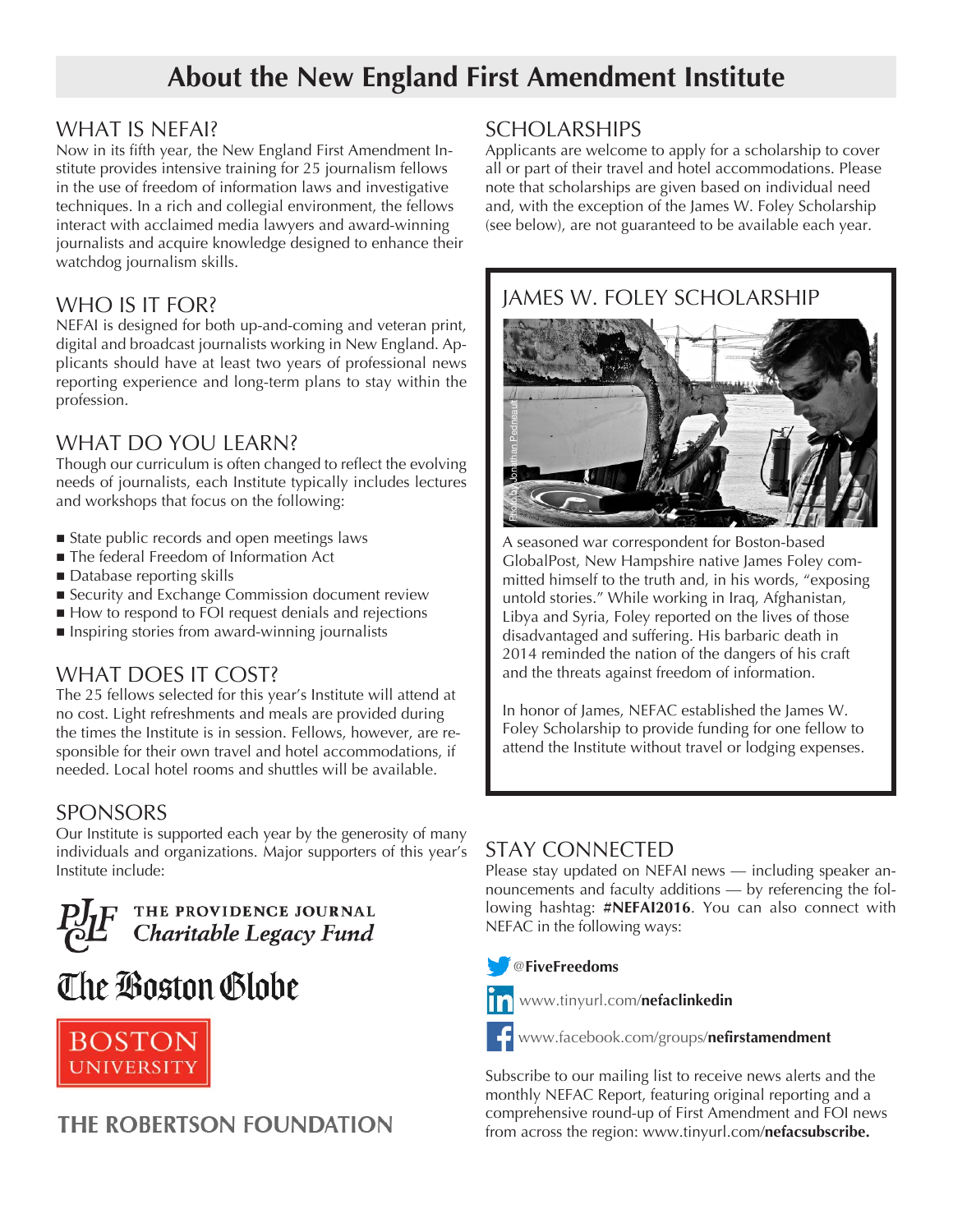## **Former Fellows**

2011 **CONNECTICUT Richard Campbell** The Register Citizen **Jenne Cho** The Day **JC Reindl** The Day **Alexandra Sanders** New Haven Register **Julie Stagis** Hartford Courant MAINE **Susan Cover** Maine Today **Emily Guerin** The Forecaster **Jesse Nankin** Watchdog New England **Eric Russell** Bangor Daily News **MASSACHUSETTS Keith Eddings** Eagle-Tribune **Jim Haddadin** Arlington Advocate **Laura Hutchinson** WWLP 22News **Lyle Moran** Lowell Sun **David Riley** MetroWest Daily News **Rory Schuler** Taunton Daily **Matthew Stout** The Enterprise NEW HAMPSHIRE **Joseph Cote** Nashua Telegraph **Mark Davis** Valley News **Maddie Hanna** Concord Monitor RHODE ISLAND **Amanda Milkovits** Providence Journal **David Scharfenberg** Providence Phoenix **Karen Ziner** Providence Journal VERMONT **John Briggs** Burlington Free Press **Anne Galloway** Vermont Digger **Shay Totten** Seven Days

2012 **CONNECTICUT Shawn Beals** Hartford Courant **Beau Berman** WTIC-TV **Alexander Goldstein** The Day **Kevin Litten** Republican-American **Erin Logan** WTNH **Francine Silverman** Hearst Newspapers MAINE **Will Graff** The Forecaster **Lindsay Tice** Sun Journal **MASSACHUSETTS Alex Bloom** The Enterprise **George Brennan** Cape Cod Times **Fernandes Deirdre** The Boston Globe **David Eisenstadter** The Transcript **Sarah Favot** Lowell Sun **Martine Powers** The Boston Globe **Patrick Ronan** Patriot Ledger **Shaun Sutner Worcester** Telegram & Gazette **Ryan Walsh** WWLP NEW HAMPSHIRE **Maggie Cassidy** Valley News **Maryalice Gill** Nashua Telegraph **Meg Heckman** Concord Monitor **Annmarie Timmins** Concord Monitor RHODE ISLAND **Lynn Arditi** Providence Journal **Ian Donnis** RI Public Radio **Kathleen Mulvaney** Providence Journal VERMONT **Dan D'Ambrosio** Burlington Free Press **Jennifer Cleveland** Caledonian-Record **Andrew Stein** Vermont Digger

2013 **CONNECTICUT Lisa Backus** The Bristol Press **Jenna Carlesso** Hartford Courant **Tina Detelj** WTNH **Jessica Glenza** The Register Citizen **Maggie Gordon** Hearst Newspapers **David Iversen WTNH Alec Johnson** Republican-American **Viktoria Sundqvist** The Middletown Press MAINE **Matthew Curren** WGME **David Harry** The Forecaster MASSACHUSETTS **Doug Fraser** Cape Cod Times **Wes Lowery** The Boston Globe **Joshua Miller** The Boston Globe **Shawn Musgrave** MuckRock **Neena Pathak** Schuster Institute **Neal Simpson** The Patriot Ledger **Schuyler Velasco** Christian Science Monitor NEW HAMPSHIRE **Todd Bookman** NH Public Radio **Sarah Brubeck** Valley News **Christopher Garofolo** Eagle Times **Kathryn Marchocki** NH Union Leader **Kaitlin Mulhere** The Keene Sentinel RHODE ISLAND **Bill Malinowski** Providence Journal **Mark Reynolds** Providence Journal VERMONT **Nathan Burgess** Stowe Reporter **Olga Peters** The Commons **Jennifer Reading**

**WCAX** 

2014 **CONNECTICUT Jason Bagley** TruthInAdvertising.org **Kelly Catalfamo** The Day **Jennifer Swift** New Haven Register **Tess Townsend** The Day MAINE **Jon Chrisos** CBS13/Fox23 **Michael Shepherd** Kennebec Journal MASSACHUSETTS **Sean F. Driscoll** Cape Cod Times **Beryl Lipton** MuckRock **Priyanka McCluskey** The Boston Globe **Alexa Mills** The Boston Globe **Alex Ruppenthal** Medford Transcript **Eli Sherman** Waltham News Tribune NEW HAMPSHIRE **Emily Corwin** NH Public Radio **Alyssa Dandrea** The Keene Sentinel **Nora Doyle-Burr** Valley News **Peter McGuire** Forecaster Newspapers **Kerry Miller** Eagle Times RHODE ISLAND **Randal Edgar** Providence Journal **Paul Grimaldi** Providence Journal **Janine Weisman** Newport Mercury VERMONT **Taylor Dobbs** Vermont Public Radio **Abby Ledoux** Milton Independent **Allison Teague** The Commons

2015 **CONNECTICUT Lindsay Boyle** The Day **Suzanne Carlson** Hartford Courant **Susan Haigh** The Associated Press **Esteban Hernandez** New Haven Register **Patrick Skahill** WNPR-Connecticut MAINE **Jordan Bailey** Courier Publications **Nate Holst** WMTW-Portland **David Sherwood** Maine Center for Public Interest Reporting **MASSACHUSETTS Samantha Allen** Worcester Telegram & Gazette **Jonathan Dame** GateHouse Media **Nicole Dungca** The Boston Globe **Jenna Fisher** GateHouse Media **Allison Manning** Boston.com **Jordan Mayblum** Wellesley Townsman **Jan Ransom** The Boston Globe NEW HAMPSHIRE **Jeremy Blackman** Concord Monitor **Megan Doyle** Concord Monitor **Rob Wolfe** Valley News RHODE ISLAND **Jennifer Bogdan** The Providence Journal **Alex Kuffner** The Providence Journal **Steph Machado** WPRI-Providence **VERMONT April Burbank** Burlington Free Press **Lola Duffort** Rutland Herald **Lesley Engle** Fox44/ABC22 **Courtney Lamdin**

Milton Independent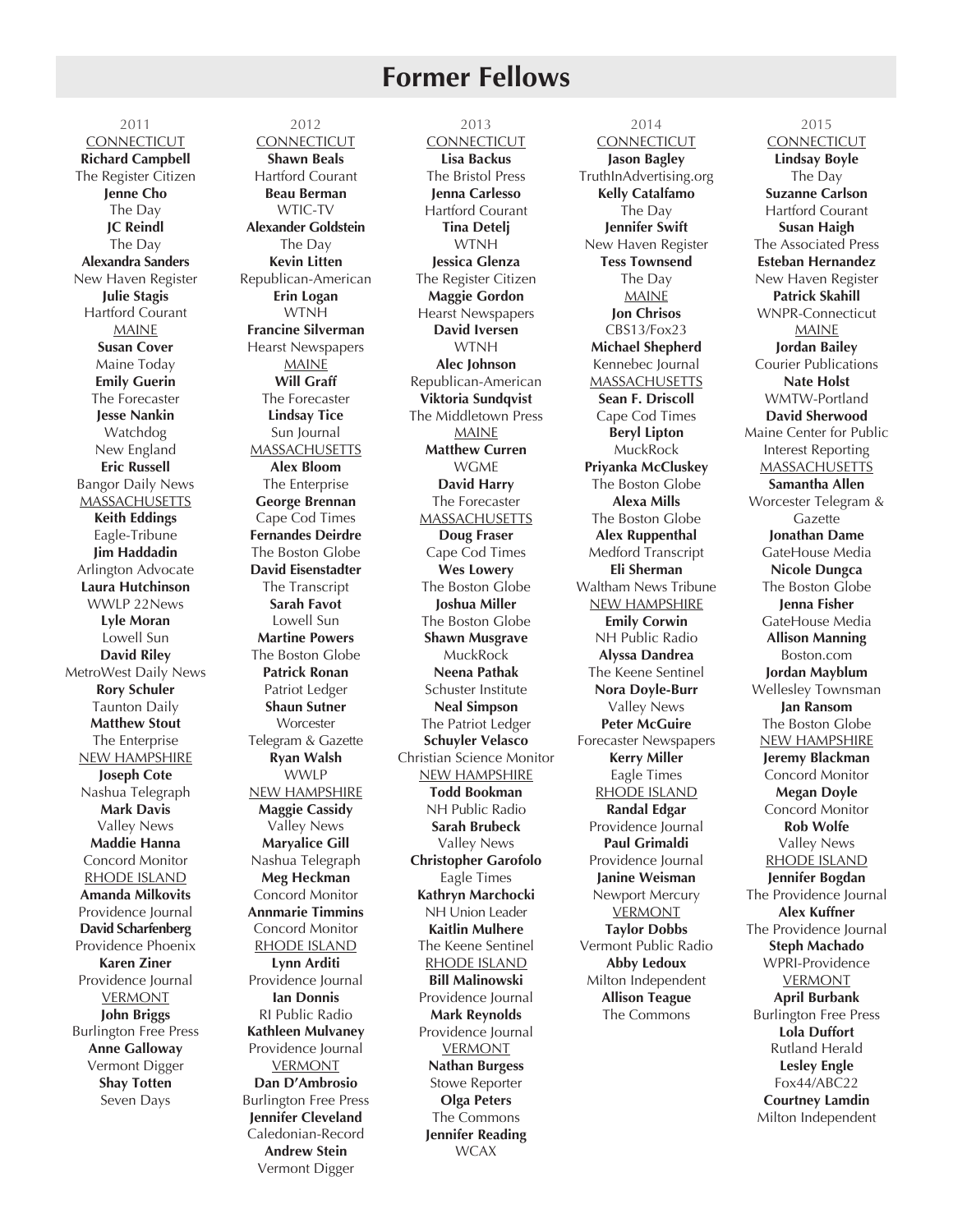

# **New England First Amendment Institute Fellowship Application Deadline August 31, 2016**

The New England First Amendment Institute will select 25 journalists — editors and reporters alike — to attend a three-day intensive training course on freedom of information laws and investigative techniques from Oct. 16-18 in Dedham, Massachusetts. To be eligible, an applicant must be a working journalist in print, digital or broadcast media in New England. The Institute is designed for both relatively new and veteran journalists, however, applicants should have at least two years of professional news reporting experience and long-term plans to stay within the profession. Applicants working for a news organization must submit letters of recommendation from their current editors or supervisors, along with the application and required attachments. One additional recommendation from a former editor or supervisor is optional. Self-employed applicants may submit recommendations as described below. Broadcast journalists should submit their stories via links if possible, and on DVDs if not possible.

#### **Please fully answer the questions below on a separate sheet of paper, restating the question.**

(1) Describe why you would like to attend the New England First Amendment Institute. What do you hope to take away from the program? What do you hope to add to the program?

(2) Describe a problem you have encountered while investigating a story and how you reacted to it. Do you think attending the Institute might help you with similar difficulties in the future? If so, how?

(3) Describe what you believe is your best asset as a journalist. Please tell us what you feel has been your greatest success as a journalist.

(4) Tell us how you would spread the knowledge you gain at the Institute to others in your news organization.

(5) The Institute is designed for professional journalists, with different levels of experience, who are committed to continue working in journalism after the Institute. What skills do you hope to acquire during NEFAI to help your journalism career over the next several years?

(6) If you are selected as a fellow for this year's Institute, will your attendance be contingent on the availability of a scholarship to cover all or part of your travel and hotel accommodations?

#### **Required Attachments**

(1) Resume

(2) Recommendation from a current editor/supervisor or, if self-employed, a former or current editor of your freelance work. Please use the Recommendation Form included in this application.

(3) Portfolio of your three best investigative stories. If you have not done investigative work, please attach three news-based stories that represent your best effort.

*Please submit your application, resume, portfolio and recommendation via email by August 31, 2016, to mail@nefirstamendment.org. If there is no acknowledgement from NEFAC, please confirm that your application has been received.*